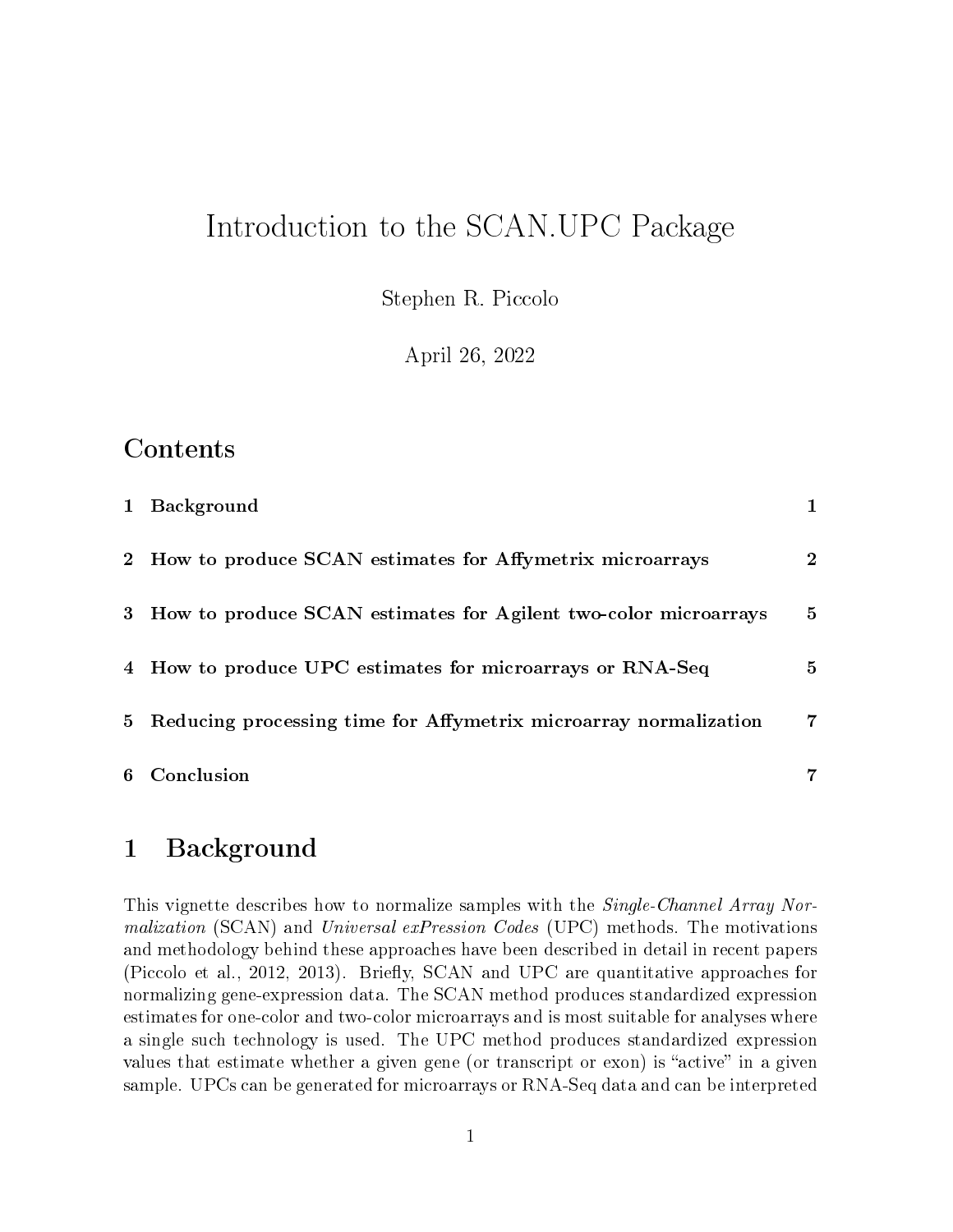consistently, irrespective of the technology/platform used for profiling; thus UPCs are suitable for integrating expression data across multiple platforms.

A distinguishing feature of the SCAN and UPC methods is that they are applied to *individual* samples. This means that the output for a given sample will be the same whether the sample is processed in isolation or jointly with other samples. This feature also has computational advantages: when a large batch of samples needs to be processed, it is not necessary to store the entire batch in computer memory at the same time.

SCAN and UPC correct for technological and experimental biases that can arise during expression profiling. For example, microarray probes with high  $G/C$  content tend to be biased toward higher overall expression. And in RNA-Seq experiments, the  $G/C$  content, size of genomic regions being profiled, and read depth can lead to biases. The SCAN and UPC algorithms correct for such factors and standardize variances across probes/regions. A two-component mixture model estimates which probes/regions constitute background noise or biological signal.

## <span id="page-1-0"></span>2 How to produce SCAN estimates for Affymetrix microarrays

SCAN can be applied to any Affymetrix microarray for which an annotation package (constructed via the pdInfoBuilder package) exists in Bioconductor. This section demonstrates how to normalize a raw Affymetrix microarray file. In the examples below, a CEL file is downloaded from Gene Expression Omnibus (GEO), saved to a temporary file, and normalized using SCAN. Various optional parameters are also demonstrated.

Initially, we will download a CEL file via the GEOquery package.

```
> library(GEOquery)
> tmpDir = tempdir()
> library(GEOquery)
> getGEOSuppFiles("GSM555237", makeDirectory=FALSE, baseDir=tmpDir)
> celFilePath = file.path(tmpDir, "GSM555237.CEL.gz")
```
To normalize the sample, we invoke the SCAN function. This function requires one mandatory parameter: a path specifying the location of the file to be normalized.

```
> library(SCAN.UPC)
> normalized = SCAN(celFilePath)
```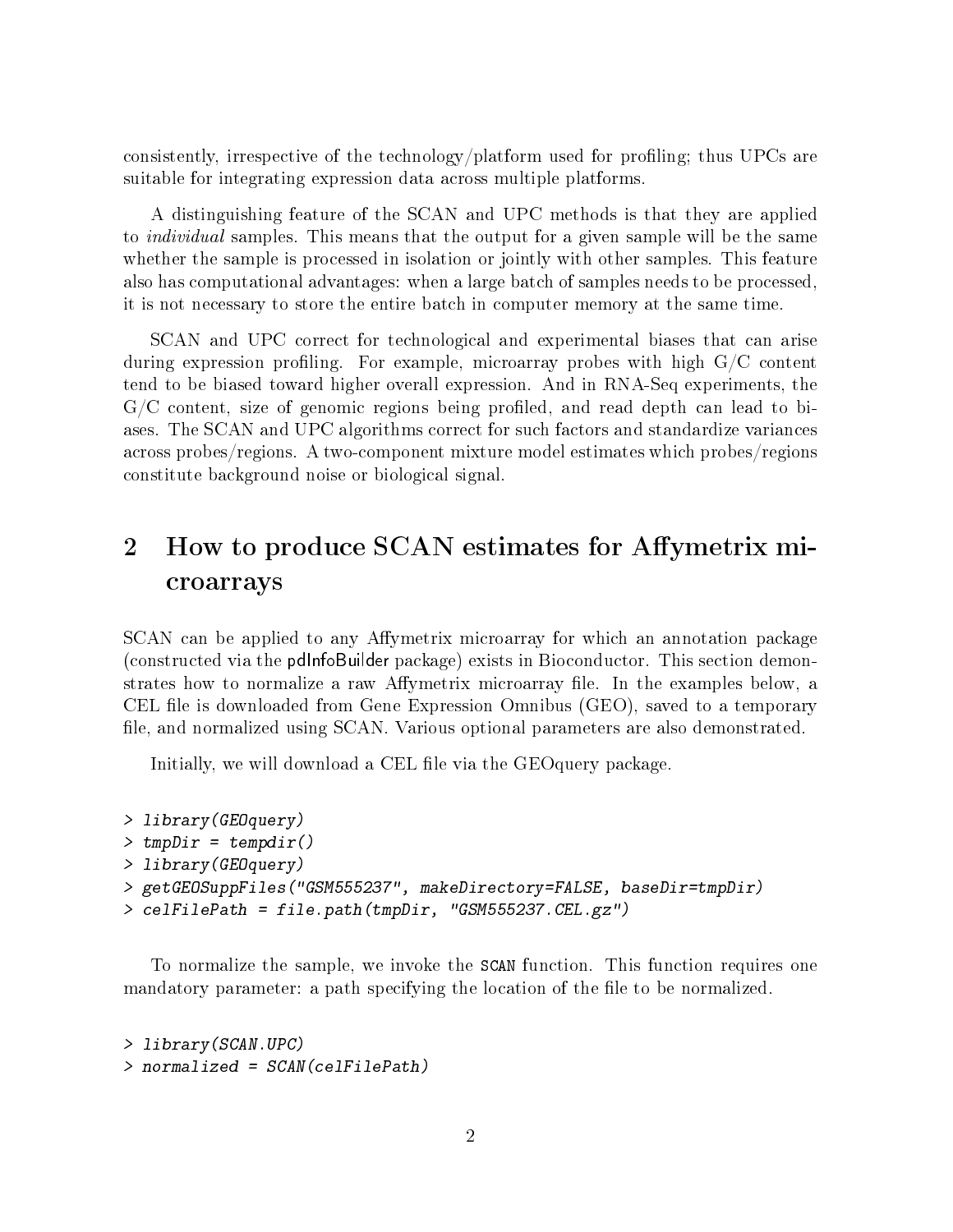For convenience, it is also possible to download microarray samples from GEO and normalize them in a single step. To do this, substitute the file path with a GEO identifier.

#### $>$  normalized = SCAN("GSM555237")

The SCAN function returns an *ExpressionSet* object containing a row for each probeset value. Detailed status information, including the number of iterations required for mathematical convergence of the mixture model, is printed to the console.

Multiple input files can be processed in one command via specifying wildcard characters (e.g., "\*.CEL") or GEO experiment identifiers (e.g., "GSE22309"). In this case, the SCAN function returns an *ExpressionSet* object with a row for each probeset and a column for each input file.

Using the optional outFilePath parameter, the normalized values can be saved to a text file. The example below demonstrates this option.

#### > normalized = SCAN(celFilePath, outFilePath="output\_file.txt")

By default, SCAN maps Affymetrix probes to "probeset" identifiers provided by the manufacturer. However, these mappings may be outdated and include problematic probes (for example, those that may cross hybridize). In addition, multiple probesets may be assigned to a single gene. As an alternative, the BrainArray resource (see [http:](http://brainarray.mbni.med.umich.edu/Brainarray/Database/CustomCDF/genomic_curated_CDF.asp) [//brainarray.mbni.med.umich.edu/Brainarray/Database/CustomCDF/genomic\\_cur](http://brainarray.mbni.med.umich.edu/Brainarray/Database/CustomCDF/genomic_curated_CDF.asp)ated\_ [CDF.asp\)](http://brainarray.mbni.med.umich.edu/Brainarray/Database/CustomCDF/genomic_curated_CDF.asp) provides regularly updated mappings that exclude problematic probes and map to genes rather than probesets. When invoking SCAN, users can specify such alternative mappings via the probeSummaryPackage parameter. (Packages other than those provided by BrainArray can be used if they conform to the standards of the AnnotationDbi package.)

BrainArray packages can be downloaded manually from [http://brainarray.mbni.](http://brainarray.mbni.med.umich.edu/Brainarray/Database/CustomCDF/CDF_download.asp) [med.umich.edu/Brainarray/Database/CustomCDF/CDF\\_download.asp.](http://brainarray.mbni.med.umich.edu/Brainarray/Database/CustomCDF/CDF_download.asp) When downloading, be sure to download the R source package for probe-level mappings (example below).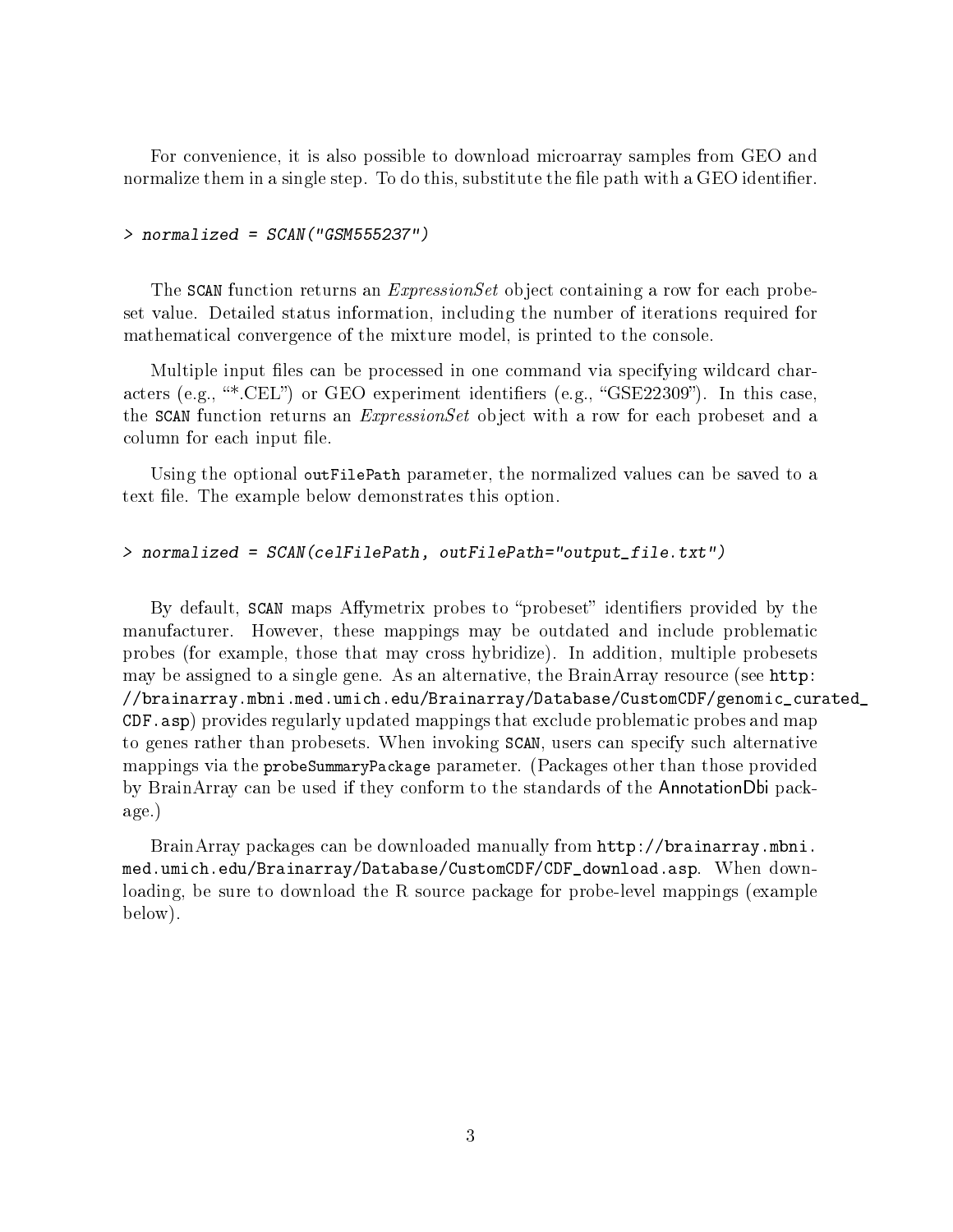| C<br>$\leftarrow$                          | brainarray.mbni.med.umich.edu/Brainarray/Database/CustomCDF/15.0.0/entrezq.asp |                            |                                    |                    |  |                                               |             |                                                |                                                                                                       |                                             |                  |                     |                              |               |               |            |                       |                |
|--------------------------------------------|--------------------------------------------------------------------------------|----------------------------|------------------------------------|--------------------|--|-----------------------------------------------|-------------|------------------------------------------------|-------------------------------------------------------------------------------------------------------|---------------------------------------------|------------------|---------------------|------------------------------|---------------|---------------|------------|-----------------------|----------------|
| $\Box$ Mv<br>O UMail<br>14.60              | Reader<br><b>DESC</b><br><b>THE REPORT OF STATISTICS</b>                       |                            | <b>E Docs</b> Scholar <b>C</b> GEO |                    |  | SRA Pg Pubget                                 | <b>Bioc</b> | <b>MVRA</b>                                    |                                                                                                       |                                             | 응 Entrez 응 dbSNP |                     | Python                       | Calaxy        |               |            | <b>SZ FSL C</b> Chron |                |
| HOME                                       | <b>ABOUT US</b>                                                                | <b>DATABASE</b>            |                                    | <b>DATA MINING</b> |  | <b>DOWNLOAD</b>                               |             |                                                | <b>METHOD</b>                                                                                         |                                             | <b>SITEMAP</b>   |                     |                              |               |               |            |                       |                |
|                                            |                                                                                |                            |                                    |                    |  |                                               |             |                                                |                                                                                                       |                                             |                  |                     |                              |               |               |            |                       |                |
| $Home > Service > Customer CDF > Download$ |                                                                                |                            |                                    |                    |  |                                               |             |                                                |                                                                                                       |                                             |                  |                     |                              |               |               |            |                       |                |
| Download (Version 15.0.0, ENTREZG)         |                                                                                |                            |                                    |                    |  |                                               |             |                                                |                                                                                                       |                                             |                  |                     |                              |               |               |            |                       |                |
|                                            |                                                                                | Original<br>Probe<br>Count | <b>Custom CDF Name</b>             |                    |  | <b>Statistics</b><br>of<br>Current<br>Version |             | <b>Statistics</b><br>of<br>Previous<br>Version |                                                                                                       | $%$ of<br>Common<br>Probes<br>in<br>Version |                  | $%$ of              |                              | $%$ of        |               |            |                       |                |
|                                            |                                                                                |                            |                                    |                    |  |                                               |             |                                                |                                                                                                       |                                             |                  | Common<br>Probesets | Identical<br>Probesets<br>in |               |               |            | CDF<br>Seq            |                |
| Species                                    | Chip                                                                           |                            |                                    |                    |  |                                               |             |                                                |                                                                                                       |                                             |                  | in                  |                              |               | R Packages    |            | Map                   |                |
|                                            |                                                                                |                            |                                    |                    |  |                                               |             |                                                |                                                                                                       |                                             |                  | Version             |                              | Version       |               |            | Desc                  |                |
|                                            |                                                                                |                            |                                    |                    |  |                                               |             |                                                | Probe % Probeset # Probe % Probeset # Current Previous Current Previous Current Previous Source Win32 |                                             |                  |                     |                              |               |               |            |                       |                |
| Anopheles_gambiae                          | PlasmodiumAnopheles 250758   PlasmodiumAnopheles Ag ENTREZG 1.7                |                            |                                    |                    |  |                                               | 408         | 1.7                                            | 408                                                                                                   | 100.00 100.00                               |                  | 100.00 100.00       |                              |               | 100.00 100.00 | C P        | C P                   | $\overline{O}$ |
| Arabidopsis thaliana                       | AG                                                                             | 131822                     | AG At ENTREZG                      |                    |  | 83.2                                          | 7359        | 83.1                                           | 7352                                                                                                  | 99.78                                       | 99.89            | 99.71               | 99.81                        | 99.06         | 99.16         | C P        | C P                   | O              |
| Arabidopsis thaliana                       | <b>AGRONOMICS1</b>                                                             |                            | 6046951 AGRONOMICS1 At ENTREZG     |                    |  | 20.0                                          | 30851       | 19.7                                           | 30749                                                                                                 | 98.69                                       | 99.79            | 99.45               | 99.78                        | 92.63         | 92.93         | C P        | C P                   | $\Omega$       |
| Arabidopsis thaliana                       | ATH1121501                                                                     | 251078                     | ATH1121501 At ENTREZG              |                    |  | 84.9                                          | 21236       | 84.9                                           | 21225                                                                                                 | 99.77                                       | 99.84            | 99.69               | 99.74                        | 99.16         | 99.21         | C P        | CР                    | O              |
| Arabidopsis thaliana                       | aragene10st                                                                    | 628424                     | aragene10st At ENTREZG             |                    |  | 93.3                                          | 27602       |                                                |                                                                                                       |                                             |                  |                     |                              |               |               | C P        | C P                   | $\Omega$       |
| Arabidopsis thaliana                       | aragenel 1st                                                                   | 628424                     | aragenel 1st At ENTREZG            |                    |  | 93.3                                          | 27602       |                                                |                                                                                                       |                                             |                  |                     |                              |               |               | СP         | C P                   | $\Omega$       |
| Bos taurus                                 | Bovine                                                                         | 265627                     | <b>Bovine Bt ENTREZG</b>           |                    |  | 43.1                                          | 9409        | 43.0                                           | 9403                                                                                                  | 99.83                                       | 100.00           | 99.94               | 100.00                       | 98.35         | 98.42         | o          | CPA                   | lo             |
| Caenorhabditis elegans                     | Celegans                                                                       | 249165                     | Celegans Ce ENTREZG                |                    |  | 78.8                                          | 17165       | 78.9                                           | 17198                                                                                                 | 99.83                                       | 99.68            | 99.84               | 99.65                        | 97.08         | 96.89         | CFA        | CPA                   | lo             |
| Canis familiaris                           | Canine <sub>2</sub>                                                            | 473162                     | Canine2 Cf ENTREZG                 |                    |  | 53.1                                          | 16755       | 50.1                                           | 15664                                                                                                 | 88.21                                       | 93.44            | 89.33               | 95.56                        | 70.34         | 75.24         | <b>CPA</b> | CPA                   | lO             |
| Canis familiaris                           | Canine2PM                                                                      | 486081                     | Canine2PM Cf ENTREZG               |                    |  | 51.7                                          | 16755       | 48.8                                           | 15664                                                                                                 | 88.21                                       | 93.44            | 89.33               | 95.56                        | 70.34         | 75.24         |            | CPA CPA               | lo             |
| Canis familiaris                           | cangenel 1st                                                                   | 621953                     | cangenel 1st Cf ENTREZG            |                    |  | 66.6                                          | 17768       |                                                |                                                                                                       |                                             |                  |                     |                              |               |               | CPA        | $ C $ P A             | lo             |
| Danio rerio                                | Zebrafish                                                                      | 249752                     | Zebrafish Dr ENTREZG               |                    |  | 53.1                                          | 8548        | 47.0                                           | 7696                                                                                                  | 84.62                                       | 95.52            | 84.45               | 93.80                        | 75.96         | 84.37         | CPA        | CPA                   | ഥ              |
| Danio rerio                                | zebgene10st                                                                    |                            | 1245559 zebgene10st Dr ENTREZG     |                    |  | 41.8                                          | 23877       |                                                |                                                                                                       |                                             |                  |                     |                              |               |               | CPA        | $ C $ P A             | ഥ              |
| Danio rerio                                | zebgenel 1st                                                                   |                            | 1245558 zebgene11st Dr ENTREZG     |                    |  | 41.8                                          | 23877       |                                                |                                                                                                       |                                             |                  |                     |                              |               |               | CPA        | CPA                   | lo             |
| Drosophila melanogaster DrosGenome1        |                                                                                | 195994                     | DrosGenome1 Dm ENTREZG             |                    |  | 91.0                                          | 11719       | 91.2                                           | 11788                                                                                                 | 99.78                                       | 99.54            | 99.69               | 99.11                        | 98.99         | 98.41         | CPA        | CPA                   | lo             |
| Drosophila melanogaster Drosophila2        |                                                                                | 265400                     | Drosophila2 Dm ENTREZG             |                    |  | 70.6                                          | 12746       | 71.0                                           | 12847                                                                                                 | 99.55                                       | 99.00            | 99.36               | 98.58                        | 97.97         | 97.20         | CPA        | CPA                   | lo             |
| Equus caballus                             | equgene 10st                                                                   | 537520                     | equgene10st EQca ENTREZG           |                    |  | 69.1                                          | 17624       |                                                |                                                                                                       |                                             |                  |                     |                              |               |               | C P        | C P                   | $\Omega$       |
| Gallus gallus                              | Chicken                                                                        | 424097                     | Chicken Gg ENTREZG                 |                    |  | 43.3                                          | 12492       | 43.3                                           | 12492                                                                                                 |                                             | 100.00 100.00    | 100.00 100.00       |                              | 100.00 100.00 |               | CPA        | CPA                   | lo             |
| Gallus gallus                              | chigene10st                                                                    | 464100                     | chigene10st Gg ENTREZG             |                    |  | 69.6                                          | 13310       |                                                |                                                                                                       |                                             |                  |                     |                              |               |               | CPA        | CPA                   | lo             |
| Gallus gallus                              | chigenel 1st                                                                   | 464100                     | chigenel 1st Gg ENTREZG            |                    |  | 69.6                                          | 13310       |                                                |                                                                                                       |                                             |                  |                     |                              |               |               | CPA        | CPA                   | lo             |
| Homo sapiens                               | <b>HCG110</b>                                                                  | 30313                      | HCG110 Hs ENTREZG                  |                    |  | 72.2                                          | 1292        | 72.3                                           | 1295                                                                                                  | 99.70                                       | 99.62            | 99.85               | 99.61                        | 98.84         | 98.61         | CPA        | CPA                   | lo             |
| Homo sapiens                               | <b>HGFocus</b>                                                                 | 98149                      | HGFocus Hs ENTREZG                 |                    |  | 78.9                                          | 7820        | 79.2                                           | 7856                                                                                                  | 99.59                                       | 99.17            | 99.65               | 99.20                        | 98.82         | 98.37         |            | $CPA$ $CPA$           | lo             |
| Homo sapiens                               | <b>HGU133A</b>                                                                 | 247965                     | HGU133A Hs ENTREZG                 |                    |  | 69.0                                          | 12012       | 69.2                                           | 12078                                                                                                 | 99.28                                       | 99.07            | 99.55               | 99.01                        | 98.04         | 97.50         | CPA        | CPA                   | lo             |
| Homo sapiens                               | <b>HGU133A2</b>                                                                | 247899                     | HGU133A2 Hs ENTREZG                |                    |  | 69.0                                          | 12012       | 69.2                                           | 12078                                                                                                 | 99.28                                       | 99.07            | 99.55               | 99.01                        | 98.04         | 97.50         |            | <b>CPA CPA</b>        | <b>O</b>       |

After such a package has been downloaded, it can be installed using code such as the following.

> install.packages("hgu95ahsentrezgprobe\_15.0.0.tar.gz", repos=NULL, type="source")

Or instead of downloading BrainArray packages manually, it is now possible to download these packages via the InstallBrainArrayPackage function.

> pkgName = InstallBrainArrayPackage(celFilePath, "15.0.0", "hs", "entrezg")

These mappings can be applied during normalization using code such as the following.

#### > normalized = SCAN(celFilePath, probeSummaryPackage=pkgName)

It is also possible to adjust the data set for batch effects. Please see the description of the batchFilePath parameter in the documentation.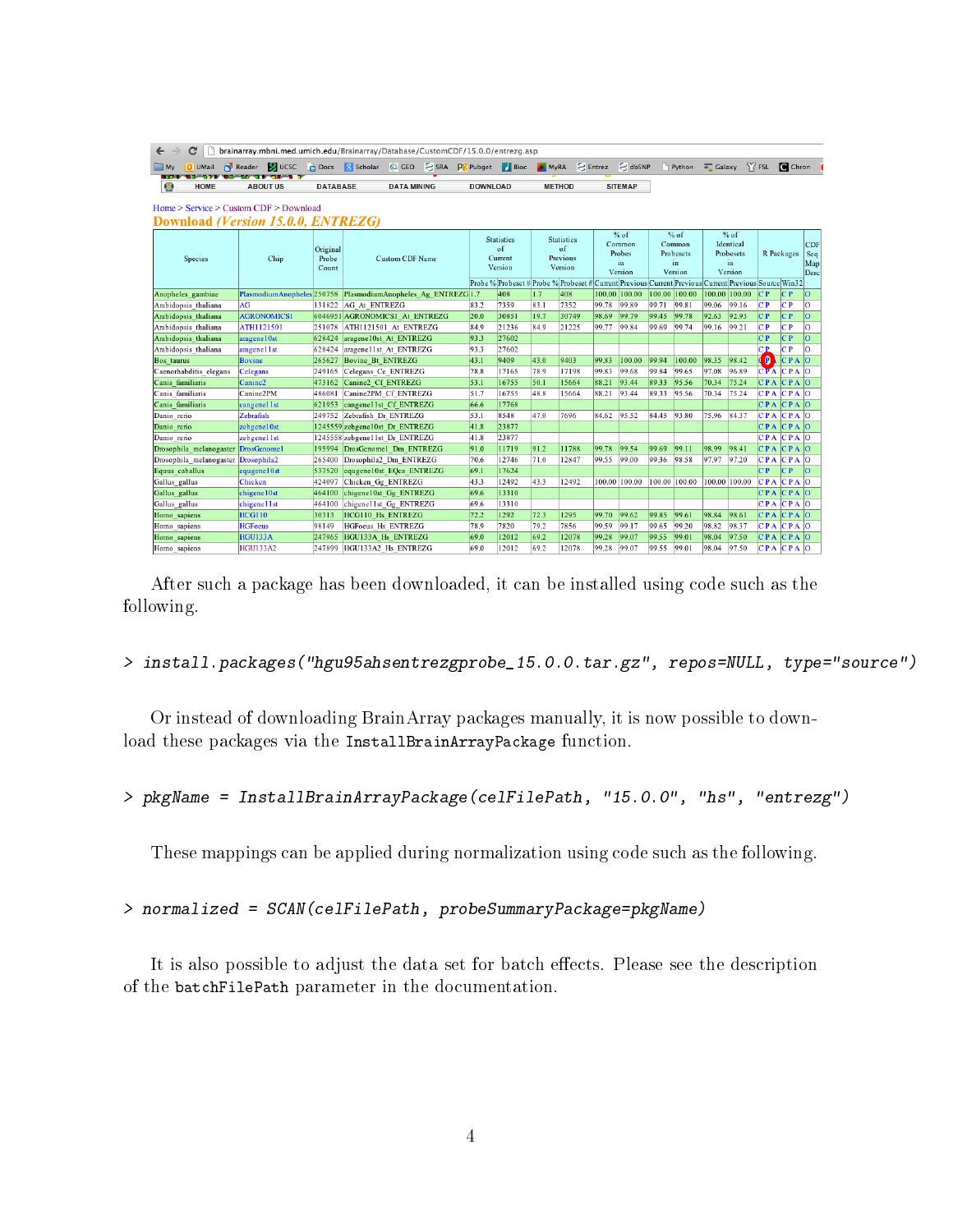## <span id="page-4-0"></span>3 How to produce SCAN estimates for Agilent twocolor microarrays

The SCAN.UPC package also supports the ability to normalize Agilent two-color microarrays. The general concept is similar to Affymetrix arrays; however, SCAN also corrects for biases that can arise due to the dyes used in each channel, as well as inter-channel correlation. (This package does not yet support normalizing Agilent one-color arrays.)

To normalize Agilent two-color arrays, use the SCAN\_TwoColor function. In the example below, an example file is downloaded from GEO and then normalized and saved to an output file.

> SCAN\_TwoColor("GSM1072833", "output\_file.txt")

## <span id="page-4-1"></span>4 How to produce UPC estimates for microarrays or RNA-Seq

The SCAN algorithm uses a two-component mixture model to distinguish expression levels that constitute background noise from those that represent biological signal. This model can be used to estimate whether a given gene is active (i.e., belongs to the mixture component representing biological signal). These Universal exPression Codes (UPCs) range between zero and one: a high value suggests a greater likelihood that a given gene is active in the sample, whereas a low value indicates the opposite. This package contains functions for applying this methodology to Affymetrix microarrays, Agilent two-color microarrays, and RNA-Seq read counts.

The SCAN.UPC package contains a series of functions that can be used to derive UPCs. These functions have similar parameters to their SCAN counterparts. As shown in the examples below, the UPC function produces UPC values for Affymetrix microarrays, and the UPC\_TwoColor function can be applied to Agilent data.

> upc1 = UPC("GSM555237") > upc2 = UPC\_TwoColor("GSM1072833")

UPC values also can be derived for RNA-Seq read counts via the UPC\_RNASeq function. These read counts might be generated via the commonly used Tophat short-read aligner [\(http://tophat.cbcb.umd.edu/\)](http://tophat.cbcb.umd.edu/) followed by summarization via the htseq-count tool [\(http://www-huber.embl.de/users/anders/HTSeq/\)](http://www-huber.embl.de/users/anders/HTSeq/); however, alternative tools could also be used.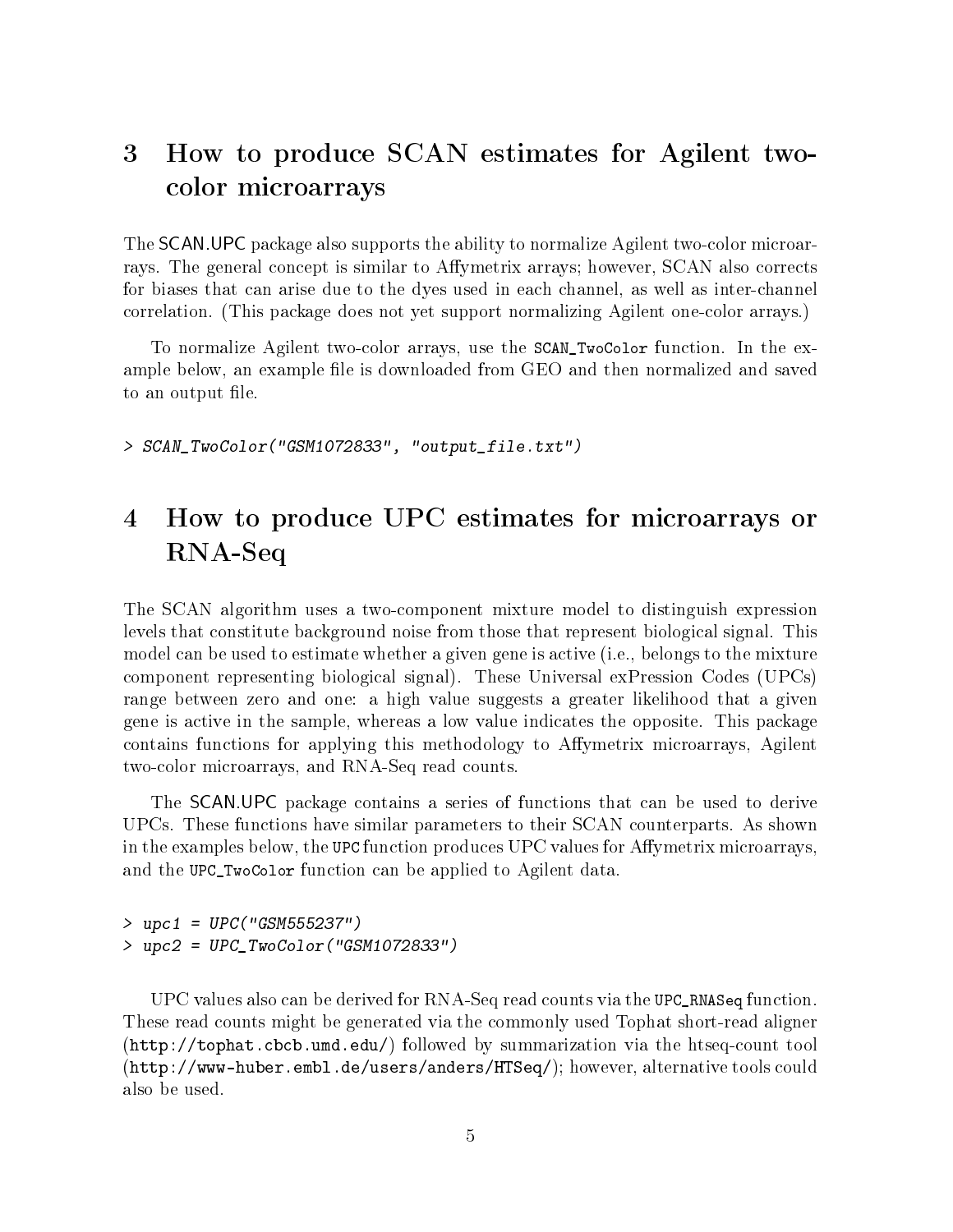The UPC\_RNASeq function requires an input file that specifies a read count for each genomic region (e.g., gene). This file should list a unique identifier for each region in the first column and corresponding read counts (not  $RPKM/FPKM$  values) in the second column.

AAB 4486 AAC 10 AAD 0 AAE 88223

UPC\_RNASeq can correct for the GC content and length of each genomic region. Users who wish to perform this correction must provide an annotation file. This tab-separated file should contain a row for each genomic region. The first column should contain a unique identifier that corresponds to identifiers from the read-count input file. The second column should indicate the length of the genomic region. And the third column should specify the number of G or C bases in the region.

| AAB   | 1767 | 640  |
|-------|------|------|
| A A C | 654  | 333  |
| A A D | 4644 | 2039 |
| AAE   | 2629 | 1011 |

Alternatively, annotation files can be generated via the ParseMetaFromGtfFile function. This function parses gene length and GC information from GTF files (see [http:](http://uswest.ensembl.org/info/website/upload/gff.html) [//uswest.ensembl.org/info/website/upload/gff.html\)](http://uswest.ensembl.org/info/website/upload/gff.html), which are used commonly for RNA-Seq analyses.

After an annotation file has been generated, RNA-Seq read counts can be processed using code such as the following.

> upc3 = UPC\_RNASeq("ReadCounts.txt", "Annotation.txt")

Note: In the current version of this package, it is now possible to UPC normalize data from any expression-profiling platform. For example, a user can now download any preprocessed data set from GEO and UPC transform the data in one line of code. The documentation describes the UPC\_Generic\_ExpressionSet and UPC\_Generic functions, which enable this functionality.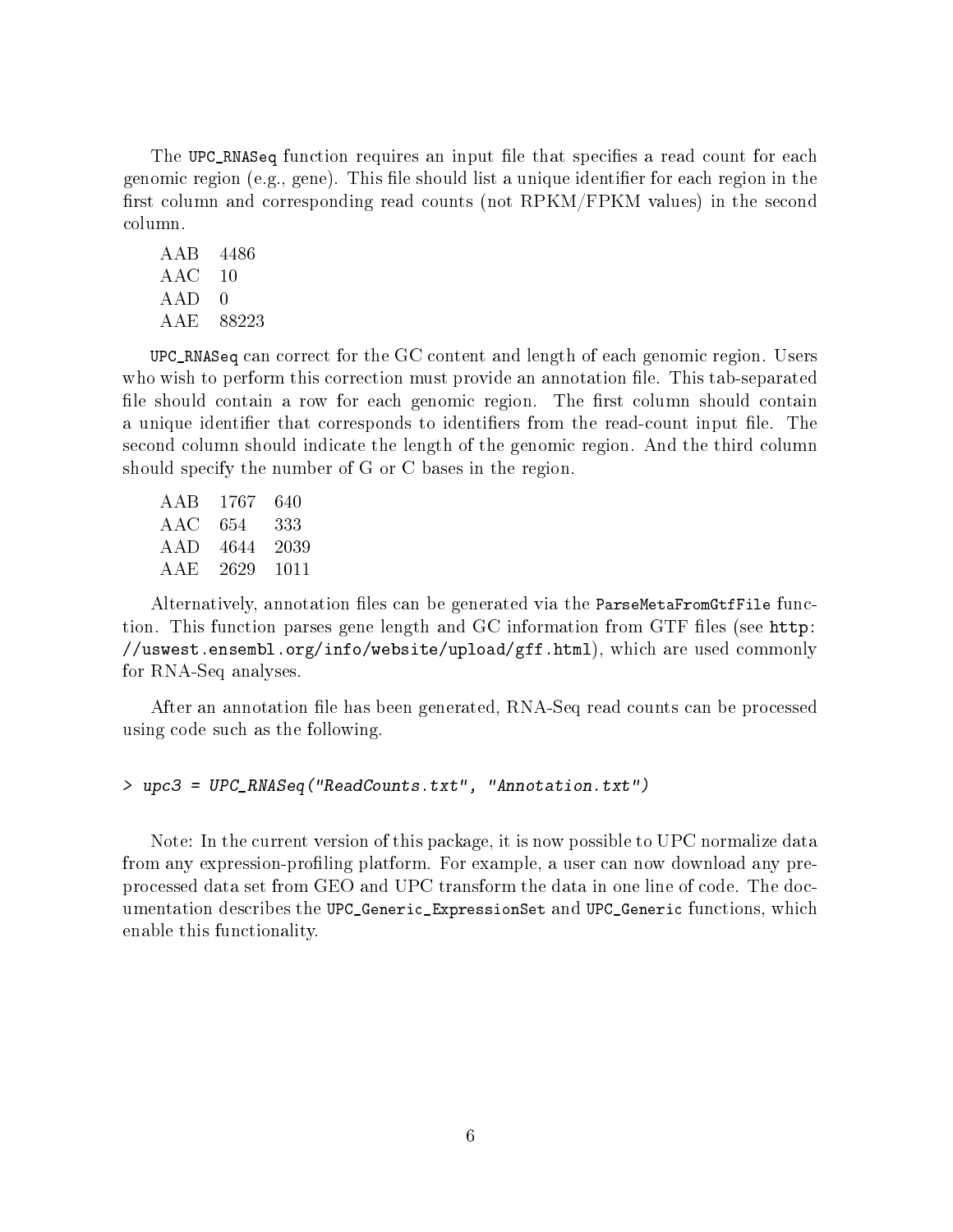## <span id="page-6-0"></span>5 Reducing processing time for Affymetrix microarray normalization

Because the SCAN algorithm accounts for nucleotide-level genomic composition across thousands of probes, it may take several minutes to normalize a sample, depending on the computer's processor speed and the type of microarray. To enable users to normalize samples in a shorter period of time, we have provided an alternative function called SCANfast (and its UPC counterpart, UPCfast). In this approach, a smaller number of probes is used for normalization, and a less stringent convergence threshold is used. We have found that microarrays processed with SCAN fast (using default parameters) require 75% less processing time (on average) but produce output values that correlate strongly  $(r = 0.998)$  with values produced by the SCAN function for the same arrays. Parameter options for SCANfast are identical to those for SCAN.

In addition, we have made it possible to execute SCAN, UPC, SCANfast, or UPCfast in parallel. This approach uses the foreach package behind the scenes. If you have registered a parallel backend (for example, via the doParallel package), multiple CEL files can be processed in parallel. Otherwise, the files will be processed sequentially. The example below demonstrates how to normalize multiple files in parallel on multiple cores within a given computer. However, it is also possible using the doParallel package to spread the workload across multiple computers on a cluster.

```
> library(doParallel)
> registerDoParallel(cores=2)
> result = SCAN("GSE22309")
```
### <span id="page-6-1"></span>6 Conclusion

Please see the SCAN.UPC documentation for full descriptions of functions and the various options they support.

### References

<span id="page-6-2"></span>SR Piccolo, Y Sun, JD Campbell, ME Lenburg, AH Bild, and WE Johnson. A singlesample microarray normalization method to facilitate personalized-medicine work flows. *Genomics*,  $100(6)$ :337-344, 2012. doi: http://dx.doi.org/10.1016/j.ygeno.2012. 08.003".